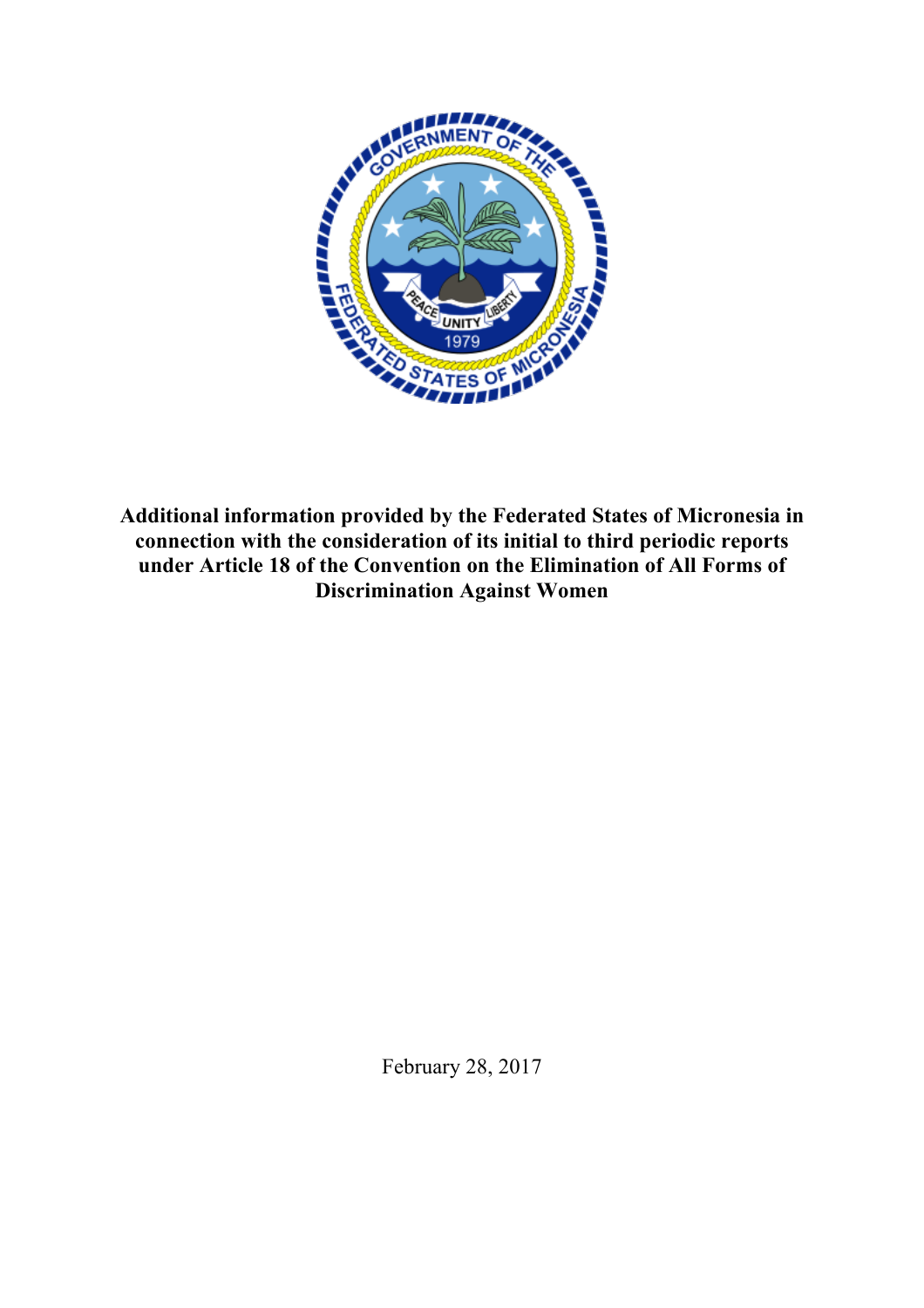- (1) The Delegation of the Federated States of Micronesia (FSM) wishes to reiterate its appreciation to the Committee on the Elimination of All Forms of Discrimination Against Women for the dialogue, which took place on February 24, 2017.
- (2) During the dialogue, FSM offered, and the Committee accepted such offer, to provide additional information on the following:
	- a. Customary practices and traditions prevailing in FSM and their interface with civil law.
	- b. National Action Plan on anti-human trafficking.
- A. On customary practices and tradition
	- (3) Micronesian custom is not necessarily in conflict with the rule of law. As a matter of fact, the customary and traditional practices of Micronesians have sustained them all these years even before the formation of a constitutional government.
	- (4) The FSM Supreme Court explained this quite clearly—"Micronesian custom, and the constitutional legal system established by the people of the FSM, flow from differing (not necessarily inconsistent) premises and purposes. These two systems, then, can be seen as supplementary and complementary, not contradictory. Each has a valuable role to perform, independent of the other." Senda v. Semes, 8 FSM Intrm. 484, 499 (Pon. 1998).
	- (5) Therefore, it is not fair to assume that customs and traditions that have long been practiced by the people on the islands must go and be replaced by conventional, modern rules. FSM is not resisting changes in society and in law where such changes are necessary. In fact, many changes are happening already in FSM based upon modern day development. Some changes in the law are taking place based on FSM's commitment to binding treaties, such as human rights treaties. Other changes are brought about through public awareness, which the FSM Government encourages for its people.
	- (6) So, what are these customary practices and how would these practices interface with civil law? Once again, the supreme court of the Federated States of Micronesia explained—that *[c]ustomary law is placed in neither an overriding nor inferior position by the FSM Constitution and statutes*. FSM v. Mudong, 1 FSM Intrm. 135, 139 (Pon. 1982).
	- (7) *The constitutional government seeks not to override custom but to work in cooperation with the traditional system in an atmosphere of mutual respect.* In re Iriarte (II), 1 FSM Intrm. 255, 271 (Pon. 1982).
	- (8) An example of local custom is the principle that a party who has benefited unjustly from another should, under certain circumstances, be made to repay the benefit. This a state law principle adopted in Pohnpei, which states that *Micronesian custom and*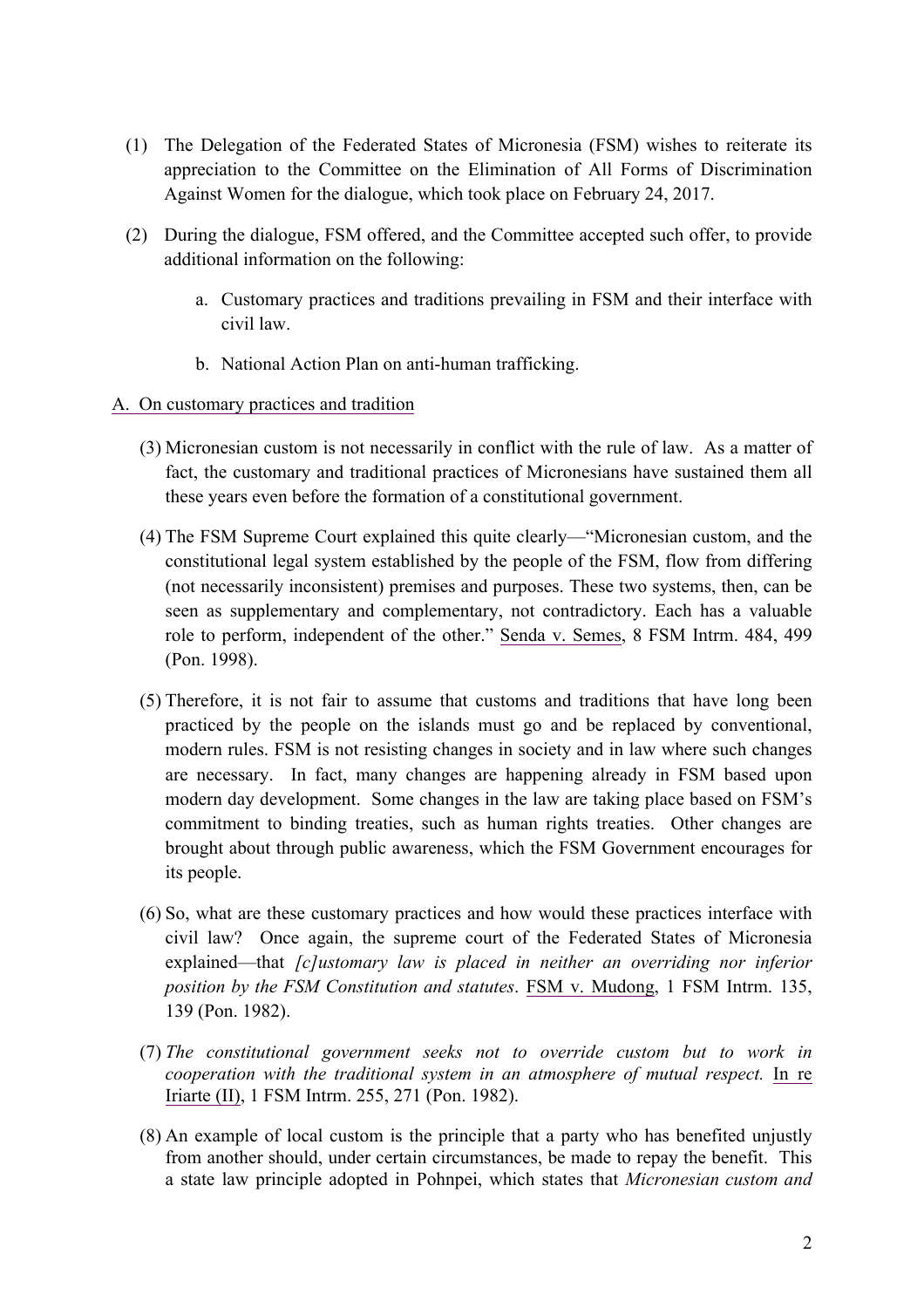*tradition dictate that a party who has benefitted unjustly from another should be made to repay that benefit under certain circumstances*. Accordingly, in a case involving recovery of money paid for undelivered goods because of conversion of funds, the court ordered judgment against those parties that benefited from the payment. Fonoton Municipality v. Ponape Island Transp. Co., 12 FSM Intrm. 337, 346 (Pon. 2004).

- (9) Another example of local custom having an impact upon civil law is the concept of "child." Under Yapese custom, a 19-year old daughter who continues to live with her parents and perform household chores is considered as a child. As such, in a civil case of wrongful death, the court gave consideration to this concept in determining the appropriate amount of damages arising from the death of this child. Leeruw v. FSM, 4 FSM Intrm. 350, 366 (Yap 1990).
- (10) However, as explained during the dialogue, customary apology does not exculpate a person charged of assault. *Reconciliation is not a basis for dismissal of a criminal information. The law of our nation in this regard is clear. Custom, including customary apology and reconciliation, is to be considered during the sentencing of a criminal prosecution*. Kosrae v. Nena, 12 FSM Intrm. 20, 22 (Kos. S. Ct. Tr. 2003). Emphatically, in the case of Nena, the prosecution moved to dismiss the charges because the offender and victim—who were father and daughter—had since reconciled, and, as the prosecution argued, reconciliation was encouraged for community and family harmony in all cases, regardless of the family relationship between the defendant and victim. The court dismissed this argument for being without merit.
- (11) Indeed, as shown by the illustrations above, customary practices do not furnish absolute rule of law. But where custom is not inconsistent with law, it shall be given effect. Otherwise, a practice that is in conflict with law is considered illegal. Even the constitution provides that any act in conflict with the constitution is invalid to the extent of conflict. See, Art. II Sec. 1, FSM Const. ("This Constitution is the expression of the sovereignty of the people and is the supreme law of the Federated States of Micronesia. An act of the Government in conflict with this Constitution is invalid to the extent of conflict.")
- B. On National Action Plan on anti-human trafficking
	- (12) With respect to the National Action Plan (NAP) on combatting human trafficking, this plan is in a draft form, therefore, it cannot be shared with the committee until it is finalized and approved. Nonetheless, some of the key elements of this are explained below.
	- (13) The NAP defines human trafficking as the trade of an individual for sexual, labor and/or commercial exploitation, against their will, for the economic benefit of the trafficker or exploiter, which has reached our shores. In fact, according to the United States of America's three tier system that it established based on the *Trafficking Victims Protection Act* (TVPA) whereby each government is ranked according to the action and efforts maintained to combat human trafficking, FSM is in the inclusion of governments that do not fully comply with the minimum standards of the TVPA but are making significant efforts to do so placing FSM on Tier 2.